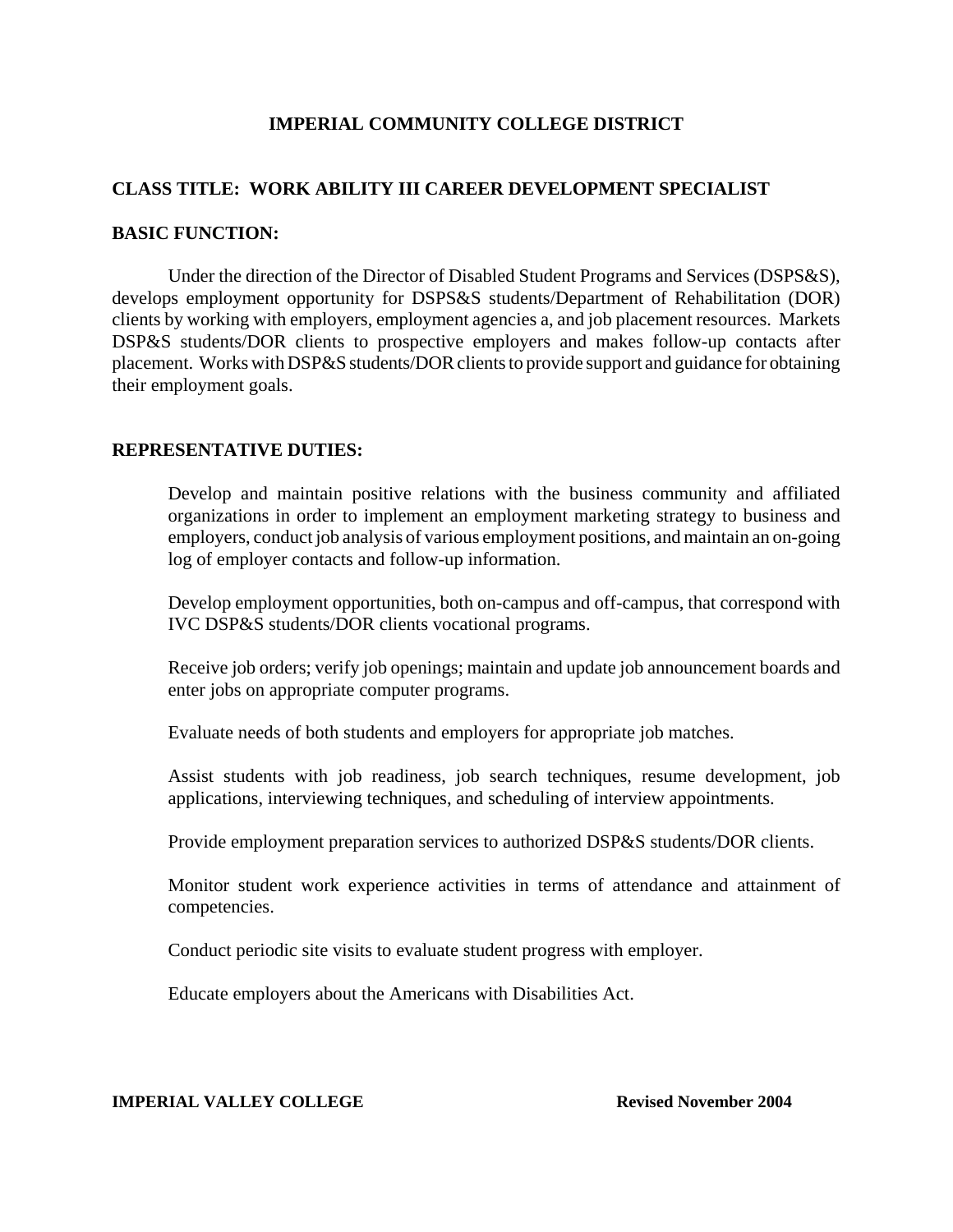## **WORK ABILITY III CAREER DEVELOPMENT SPECIALIST (continued) Page 2**

## **REPRESENTATIVE DUTIES (continued)**

Provide follow-up services to DSP&S students/DOR clients placed in employment to ensure job retention.

Attend meetings with local DOR Counselor and other agencies, such as Imperial County Behavioral Health, Regional Center, Work Training Center, etc.

Assist in the development and delivery of seminars on job related topics, including job search workshops.

Work with local area partners, particularly CalWORKs, EDD, WIB, and ICOET to coordinate the placement of students in employment positions.

Access local EDD Cal JOBS programs, making matches for student employment.

Compile, maintain, and update market information relating to local and State demand occupations, their wages, required training, and employment possibilities.

Participate in the preparation of job-related forms, pamphlets, and correspondence.

Represent the College, as requested, in job-related functions with business, government, and community agencies.

Maintain a variety of statistical and narrative records and reports, including all necessary documentation related to services such as intake, assessment, specific plans for placement and follow-up, interim and final reports, and maintain daily activity notes and logs for students/clients.

Perform other duties as assigned.

# **KNOWLEDGE AND ABILITIES:**

#### KNOWLEDGE OF:

Principles, practices and procedures of job development and placement Imperial County employers and employment opportunities Cal WORKS (Welfare to Work) Labor market data trends

#### **IMPERIAL VALLEY COLLEGE Revised November 2004**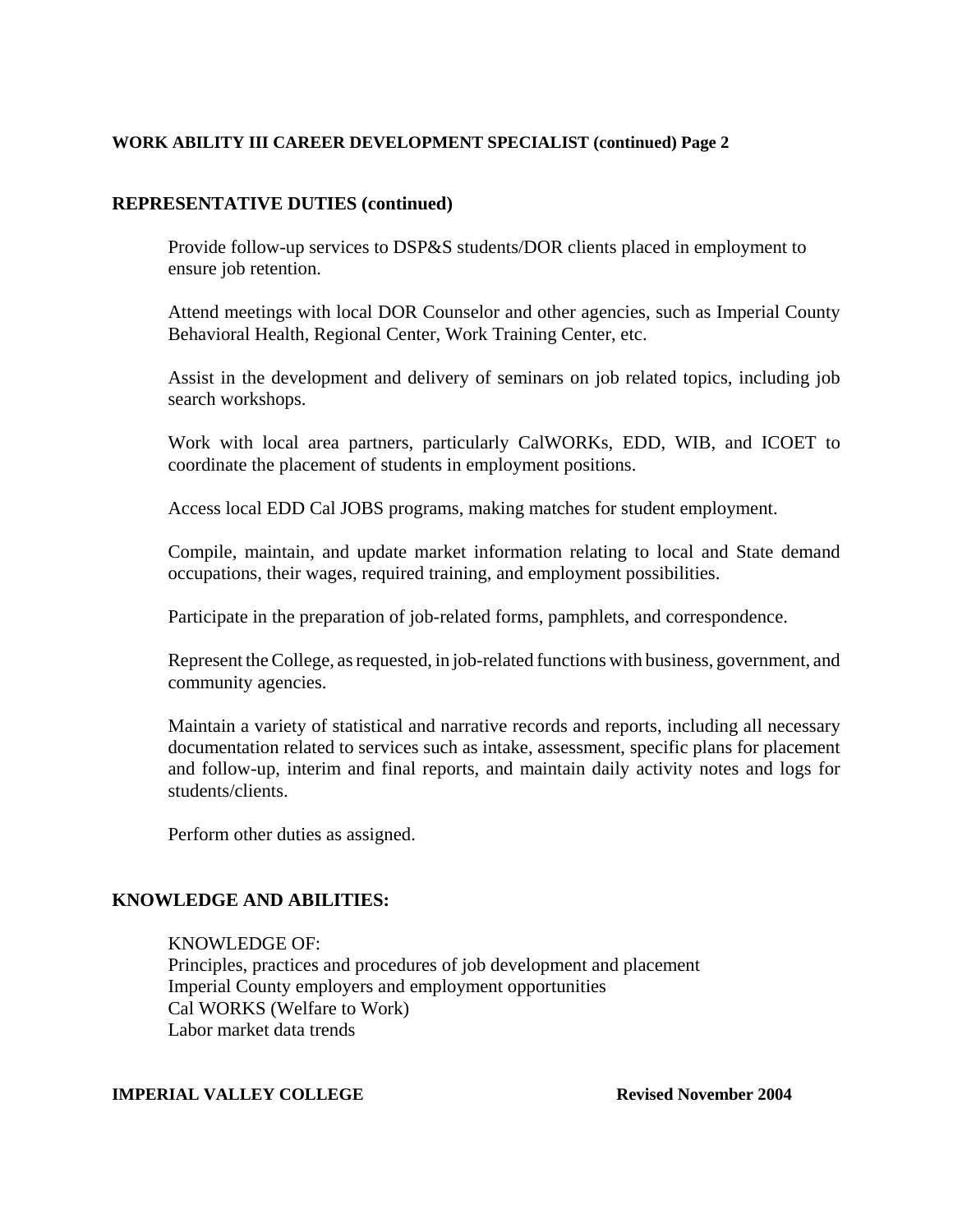### **WORK ABILITY III CAREER DEVELOPMENT SPECIALIST (continued) Page 3**

# **KNOWLEDGE AND ABILITIES:**

KNOWLEDGE OF (continued): Job search techniques Employment interviewing and resume development techniques Counseling techniques Record-keeping techniques Operation of a personal computer and data entry techniques Interpersonal skills using tact, patience and courtesy Oral and written communication skills Telephone techniques and etiquette American with Disabilities Act Section 504 of the Rehabilitation Act (1973)

## ABILITY TO:

Develop and coordinate an effective job development and placement program. Contact community business and organizations to develop employment opportunities Communicate with employers concerning existing and potential employment opportunities. Establish and maintain cooperative and effective working relationships with students, IVC staff, employers, community organizations and government agencies. Interview students and evaluate employment needs and qualifications Plan and organize work to meet schedules and timelines Provide information and assistance concerning job placement Plan and organize work to meet scheduled and timelines Maintain records and prepare statistical and narrative reports Analyze situations accurately and adopt an effective course of action Communicate effectively both orally and in writing Understand and follow oral and written directions Read, interpret, apply and explain rules, regulations, policies and procedures Communicate effectively and with sensitivity to students with disabilities and to those of diverse, socio-economic, cultural, ethnic and academic backgrounds. Operate a personal computer and enter data, verify and maintain records, and generate reports.

**EDUCATION AND EXPERIENCE:** Any combination equivalent to: two years of college-level course work or its equivalent in business, social services or related field and three years paid work experience in job development, placement and related support services, including one year of experience working with people with disabilities.

**IMPERIAL VALLEY COLLEGE Revised November 2004**